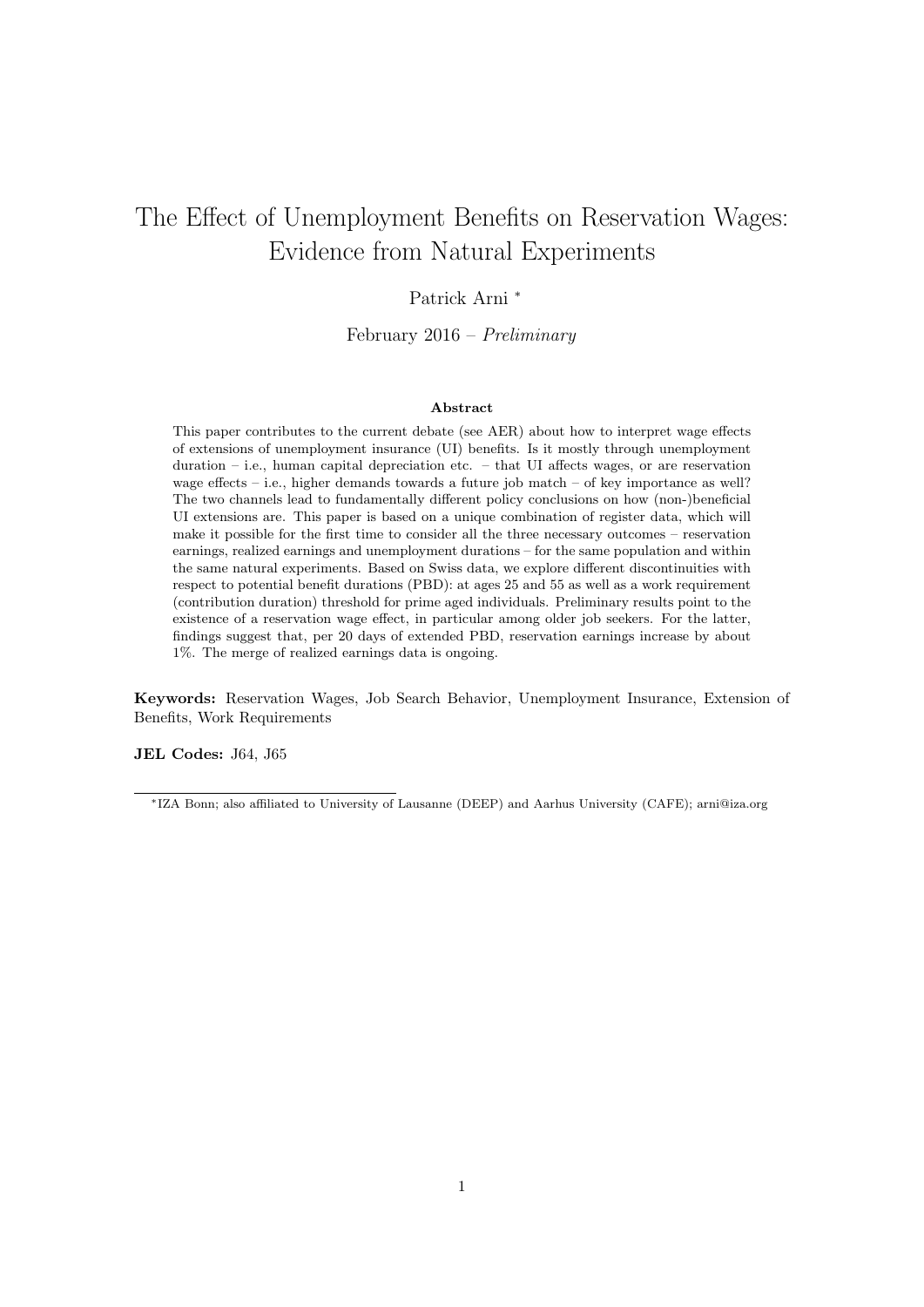### **Extended Abstract**

The debate on the role of unemployment insurance (UI) extensions as a measure of economic policy in business cycle downswings is long-standing. It repeatedly gets renewed in its political saliency in recessionary periods, lastly due to the Great Recession. For instance, the U.S. saw a large rise in the potential benefit durations (PBD) in UI; the maximal PBD went up to 90 weeks temporarily. However, how do PBD extensions affect the individual economic outcomes (wages, job quality) of concerned workers in the mid-run? Empirical large-scale evidence on this question is still quite scarce. Moreover, the explanation of found wage effects is not straight-forward per se, since several channels operate and can cancel out each other. Thus, the distinction of explanatory channels is key for an economically profound interpretation.

This issue is taken up by two current empirical papers which are forthcoming or close to acceptance in the AER, Schmieder et al. (2016, forthcoming) and Nekoei & Weber (2016, R&R). Based on job search models, they both put two channels forward for understanding wage effects: unemployment duration and reservation wages. On the one hand, extended UI may lead to prolonged unemployment durations, as individuals have more (potential) time available for paid job search. Due to reasons like human capital depreciation or scarring (negative signals), workers who stay longer in unemployment may be confronted with negative demand-side effects yielding worse job and wage offers. On the other hand, the improved insurance effect of UI may allow for positive supply-side effects, i.e. the individuals may use the available time to look for better job matches. The latter implies increased reservation wages. Since both of these channels have opposite effects on realized wages, the empirically observed wages represent an overlap of the two presented impacts.

The current empirical literature was not yet able to disentangle these two impacts, mostly due to the lack of direct information on individual reservation wages (or -earnings), which must be linked to the usual register data. Schmieder et al. (2016) claim that in their case – they use German register data and find small negative effects of UI extensions on realized earnings – reservation wage effects do not matter for the observed earnings outcomes. This is, however, a purely theory-based statement, which depends on the implied assumptions. Also, Nekoei & Weber (2016) discuss reservation wage effects only in a theoretical context – they use Austrian register data and find positive earnings effects of UI extensions.

This paper is the first that can present direct empirical evidence on the effects of UI benefit extensions on observed reservation earnings. There is some empirical literature that discusses evidence on observed reservation wages, a prominent recent example being Krueger & Mueller (2016). However, this evidence is not linked to natural experiments in UI which exogenously vary benefit generosity. This is possible here, we exploit a unique data set of about 9000 observations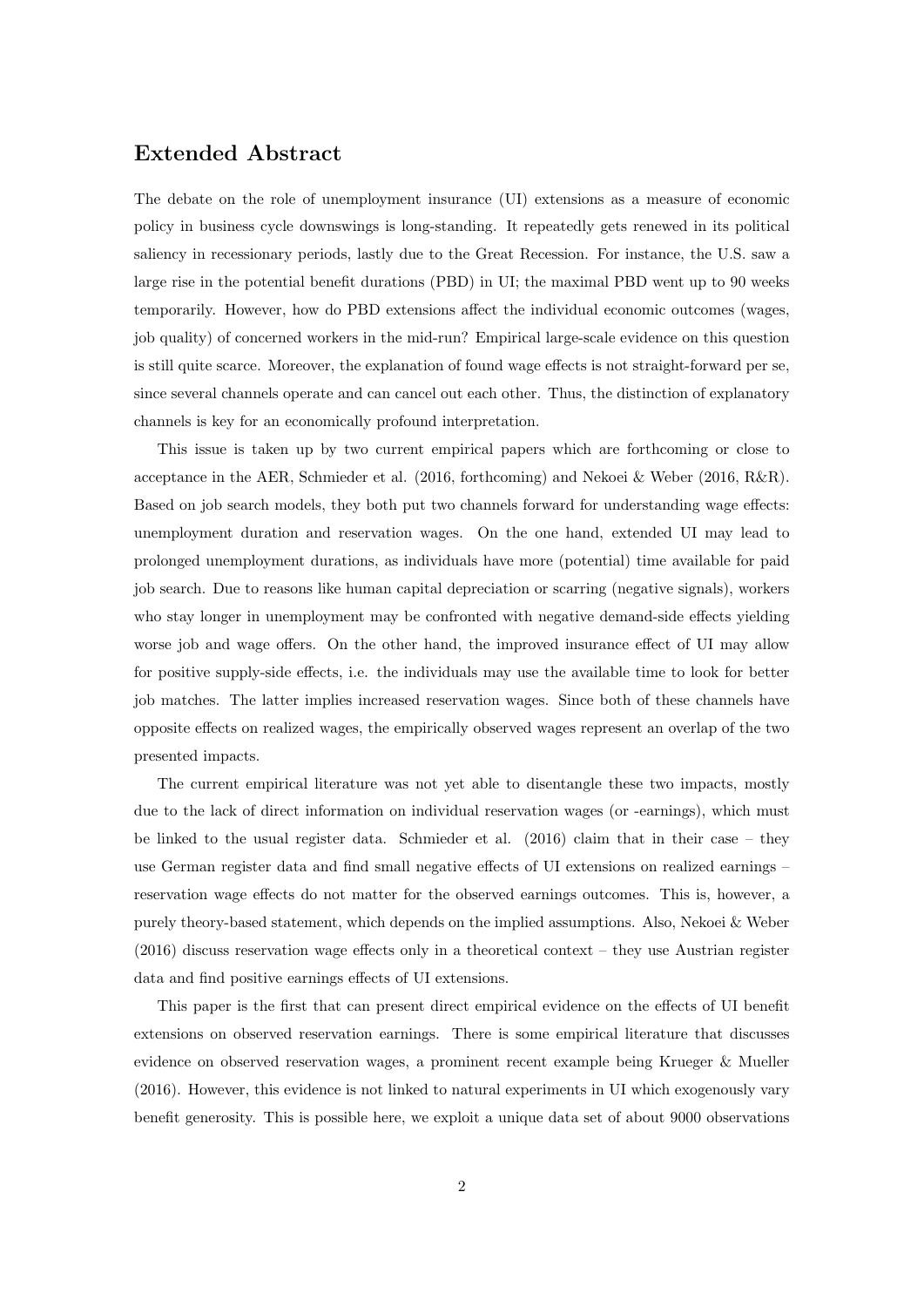on reservation earnings, which has become part of the register data of the Swiss UI (due to a project<sup>1</sup>). It covers the inflow<sup>2</sup> of UI claimants in one region in Switzerland (canton of Fribourg) between September 2012 and March 2014. Reservation earnings are surveyed by the responsible caseworker<sup>3</sup> in the first meeting with the job seeker, usually about 3 weeks after registration with the UI. The commonly used reservation wage question is applied: "which is the minimal gross (monthly) earnings you would require in order to accept a job offer?". This information on individual reservation earnings is part of larger base of UI register data which comprises a broad collection of socio-demographic and benefit-related information. The register data are also available for the rest of the country (full coverage).

The natural experiments that I exploit are, in line with the mentioned literature, age discontinuities in the eligibility for UI benefits. Specifically, I will analyze the effects of the age thresholds at ages 25 and 55 on reservation earnings as well as (in preparation) on realized earnings and unemployment durations. Under age 25, young job seekers without children are subject to a potential benefit duration of 200 working days. From age 25 onwards, eligible job seekers have the right to collect a maximum of 400 days of benefits. The next systematic threshold is at age 55, above which individuals are eligible for a potential benefit duration of 520 days. Beyond this, I also exploit a discontinuity in the UI eligibility scheme which relates to the work requirement: to be eligible for the above-mentioned full PBDs, the job seeker needs to have worked and contributed the UI payroll tax within at least 18 months out of the last 24 months. Otherwise, if she just contributed 12 to 17 months, she will be subject to a PBD of 260 days. This discontinuity at 18 months is applicable for individuals up to age 55 and thus allows the analysis of prime aged individuals.

#### *First preliminary results*

Figure 1 below documents the distribution of reservation earnings of 9067 job seekers, covering the full age range of the inflow population (18 to 65). The mean of the gross monthly reservation earnings amounts to 4130 CHF. Note that mean realized gross earnings on the Swiss labor market are higher than this figure. [I am currently applying to have our register data base linked to individual social security earnings. This will allow complementing the analysis by addressing

<sup>&</sup>lt;sup>1</sup>In the context of a field experiment to test a new profiling system, the register data base was extended by a series of variables, including reservation earnings, expected earnings and some more items on job search and application behavior. The project has been conducted in a cooperation between the Swiss State Secretariat of Economic Affairs and the author.

<sup>&</sup>lt;sup>2</sup>The coverage is subject to some non-response by caseworkers. We are running analyzes on the characteristics of the non-response, up to now we couldn't find systematic biases.

 $3$ The fact that the caseworker asks the job seeker about her/his reservation earnings within the meeting delivers at least two advantages: First, the risk that the job seeker provides an unrealistic reply is very small; the caseworker will ask back in case of unrealistic answers. Second, the reporting via the "official" caseworker channel ensures higher response rates, compared to a less binding direct job seeker survey.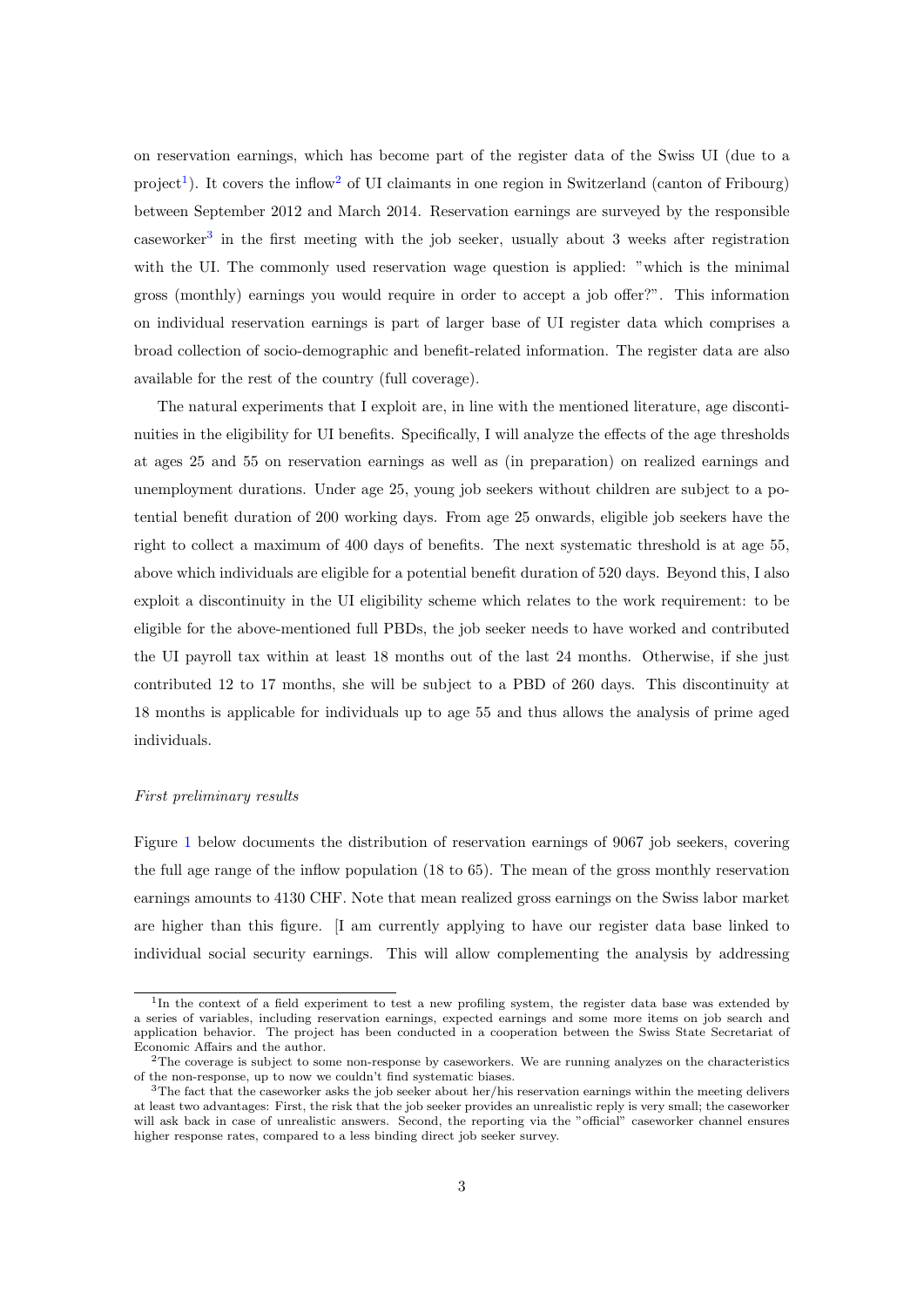realized earnings.]

The age thresholds at ages 55 and 25 in the benefit eligibility scheme are assessed in Figures 2 and 3. The graphical analysis suggests in both cases a discontinuity in the reservation earnings path in the expected direction: above the respective thresholds, higher PBDs are available, and job seekers seem to react to this extended potential time span of paid search by declaring higher reservation wages. In analogy to the realized earnings paths on the labor market, we see that also reservation earnings show a steeper growth as a function of age among the younger job seekers than among the older.

First very preliminary results from OLS regressions for the populations around the mentioned age thresholds are documented in Table 1. The preferred specification  $(1)$  – which controls for a broad variety of socio-demographic and benefit-related information from the register (occupations, education, gender, nationality, time of inflow/seasonality, level of replacement ratio, employability score, Public Employment Service region fixed effects etc.) – suggests a threshold effect of about 280 CHF<sup>4</sup> in reservation earnings for job seekers around age 55. This has to be taken in relation with the size of the PBD change at the discontinuity, which amounts to 120 days. Thus, roughly, this means that per 20 days of extended PBD, reservation earnings increase by 1%, relative to the mean of the corresponding population. For the younger job seekers the reservation wage effect turns out to be weaker as specification (2) suggests. The estimate is of similar size but the underlying PBD change is substantially larger (200 days).

A first preliminary estimate of the reservation wage effect identified by the work requirement threshold of 18 months is presented in Table 2. The effect estimated for the age group 40 to 55 (specification (3)) turns out to be a bit smaller than the one found for the age threshold at 55. The effect for the age group 20 to 39 (specification  $(4)$ ) is even smaller and insignificant. This suggests again that reservation wage effects are substantially age-dependent.

Note that these specifications are still very preliminary. I couldn't model appropriate age trends yet; linear trends are an obvious miss-specification within the different models, as remarkably high standard errors and unrealistic estimates show (see (b) specifications, reported for background documentation). Thus, a next step in the development of the paper should involve the improvement of the estimation specifications. Moreover, I will assess pooled estimation models, in order to increase sample size and statistical power. The current models for sub-populations imply comparably high standard errors on the estimates of the reservation wage effects. And, most importantly, in the next steps the paper will be complemented by analog estimations of the treatment effects on the other two related key outcomes: realized earnings and realized unemployment durations.

<sup>4</sup>1 CHF=1.00 USD=0.92 EUR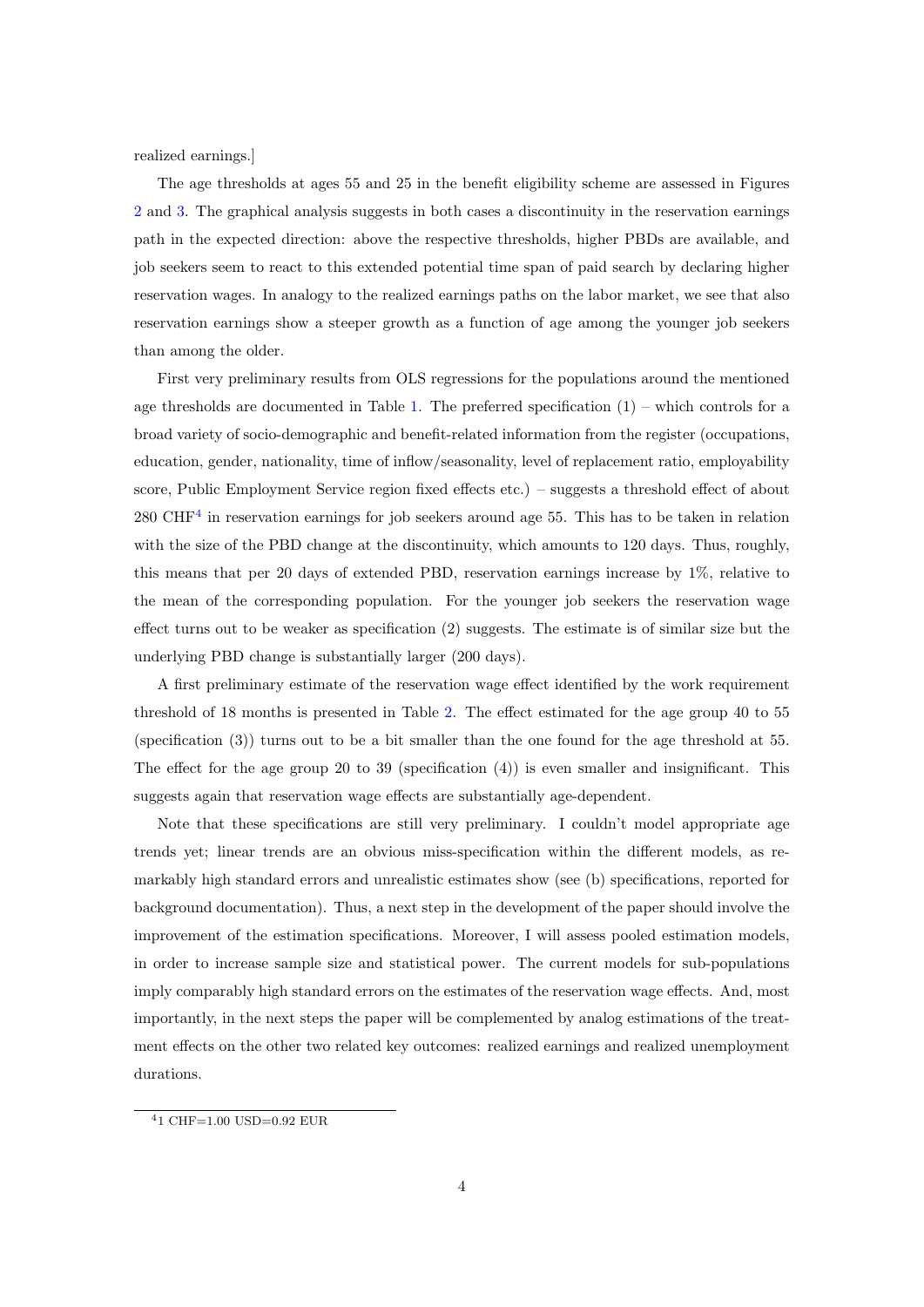Jointly considering the treatment effects on those three outcomes for the *same* population will allow generating new empirical insights into the mentioned policy question. It will provide novel direct evidence for assessing the relative importance of the reservation wage– and the unemployment duration– channel for explaining wage effects of UI extensions.

#### **Mentioned Literature**

Krueger, Alan B. and Andreas Mueller (2016). "A Contribution to the Empirics of Reservation Wages," NBER Working Papers 19870. Forthcoming in *AEJ: Economic Policy*.

Nekoei, Arash and Andrea Weber (2016). "Does Extending Unemployment Benefits Improve Job Quality?". R & R for *American Economic Review*.

Schmieder, Johannes F., von Wachter, Till, and Stefan Bender (2016): "The Effect of Unemployment Benefits and Nonemployment Durations on Wages". Forthcoming in *American Economic Review*.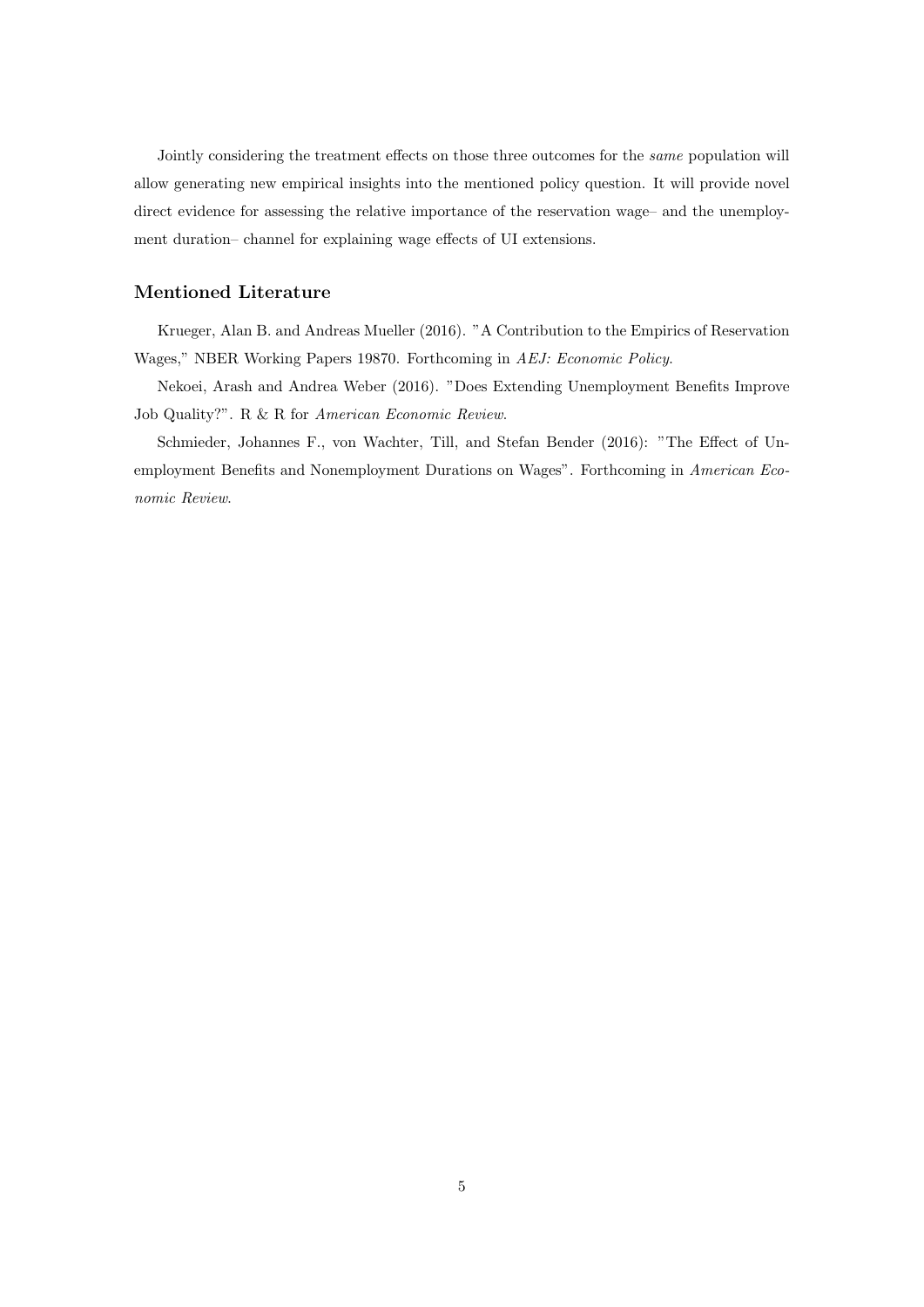## **Figures and Tables**



Figure 1: Distribution of reservation earnings (N=9067)

Figure 2: Reservation earnings around age threshold 55: extension of potential unemployment benefits (from 400 to 520 days)

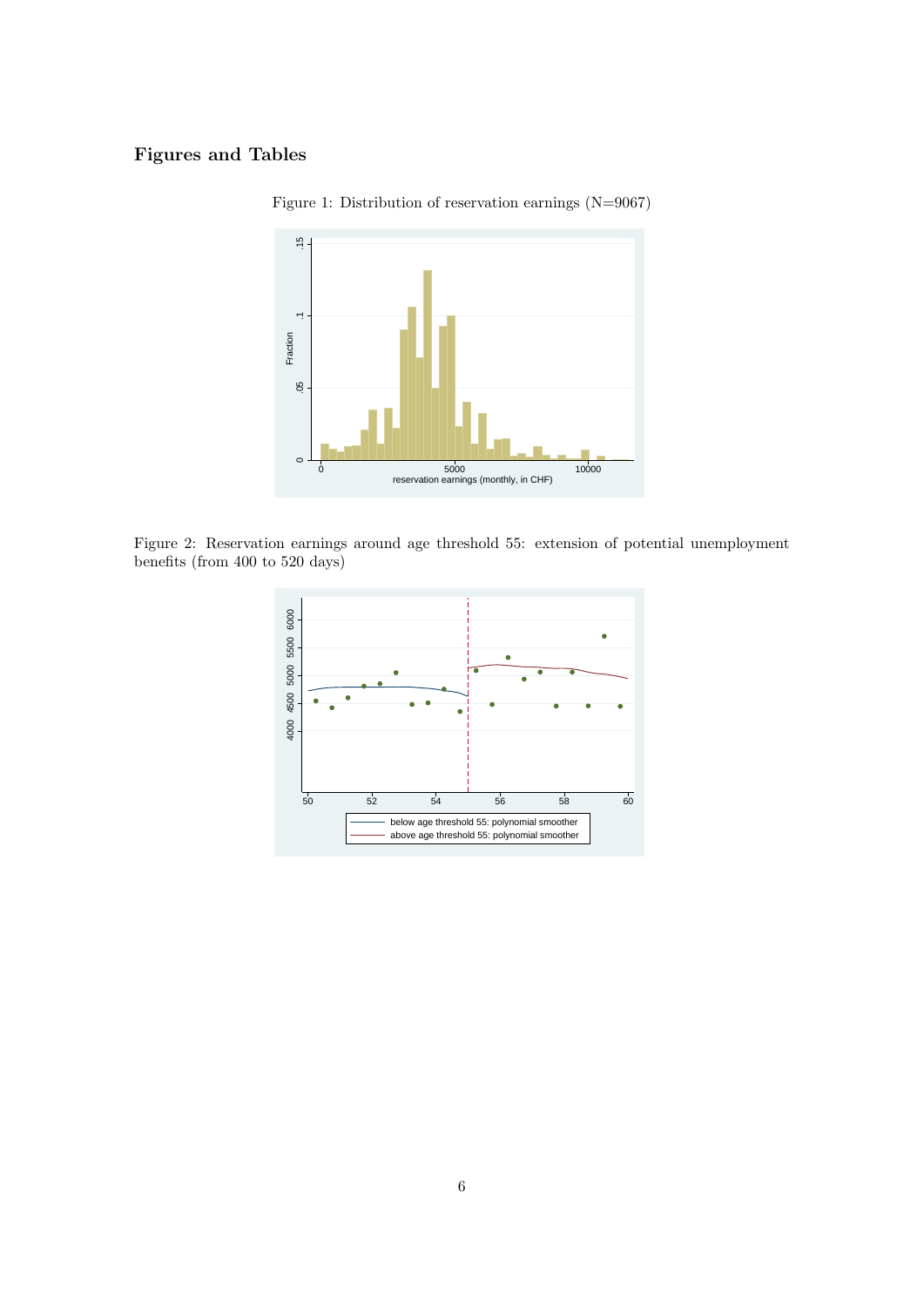Figure 3: Reservation earnings around age threshold 25: extension of potential unemployment benefits (from 200 to 400 days)



Table 1: The effect of extended potential benefit durations on reservation earnings: age thresholds 55 and 25

|                        | (1)                                 | (1b)                | (2)                   | (2b)                |  |
|------------------------|-------------------------------------|---------------------|-----------------------|---------------------|--|
|                        | age threshold 55                    |                     | age threshold 25      |                     |  |
| outcome                | reservation earnings (CHF, monthly) |                     |                       |                     |  |
| threshold effect       | $279.9*$<br>(160.3)                 | $501.8*$<br>(303.8) | $334.1***$<br>(59.92) | $-108.3$<br>(124.0) |  |
| $\Delta$ PBD (in days) | 120                                 | 120                 | <b>200</b>            | 200                 |  |
| covariates             | yes                                 | yes                 | yes                   | yes                 |  |
| linear trend           | no                                  | yes                 | no                    | yes                 |  |
| outcome mean           | 3893                                | 3893                | 4915                  | 4915                |  |
| observations           | 550                                 | 550                 | 1,212                 | 1,212               |  |
| $R^2$                  | 0.615                               | 0.616               | 0.394                 | 0.402               |  |

 $*p < 0.10, **p < 0.05, ***p < 0.01$ . OLS regressions. Robust standard errors in parentheses. 1 CHF=1.00 USD=0.92 EUR. Reservation earnings: minimal monthly gross earning which job seeker is willing to accept.